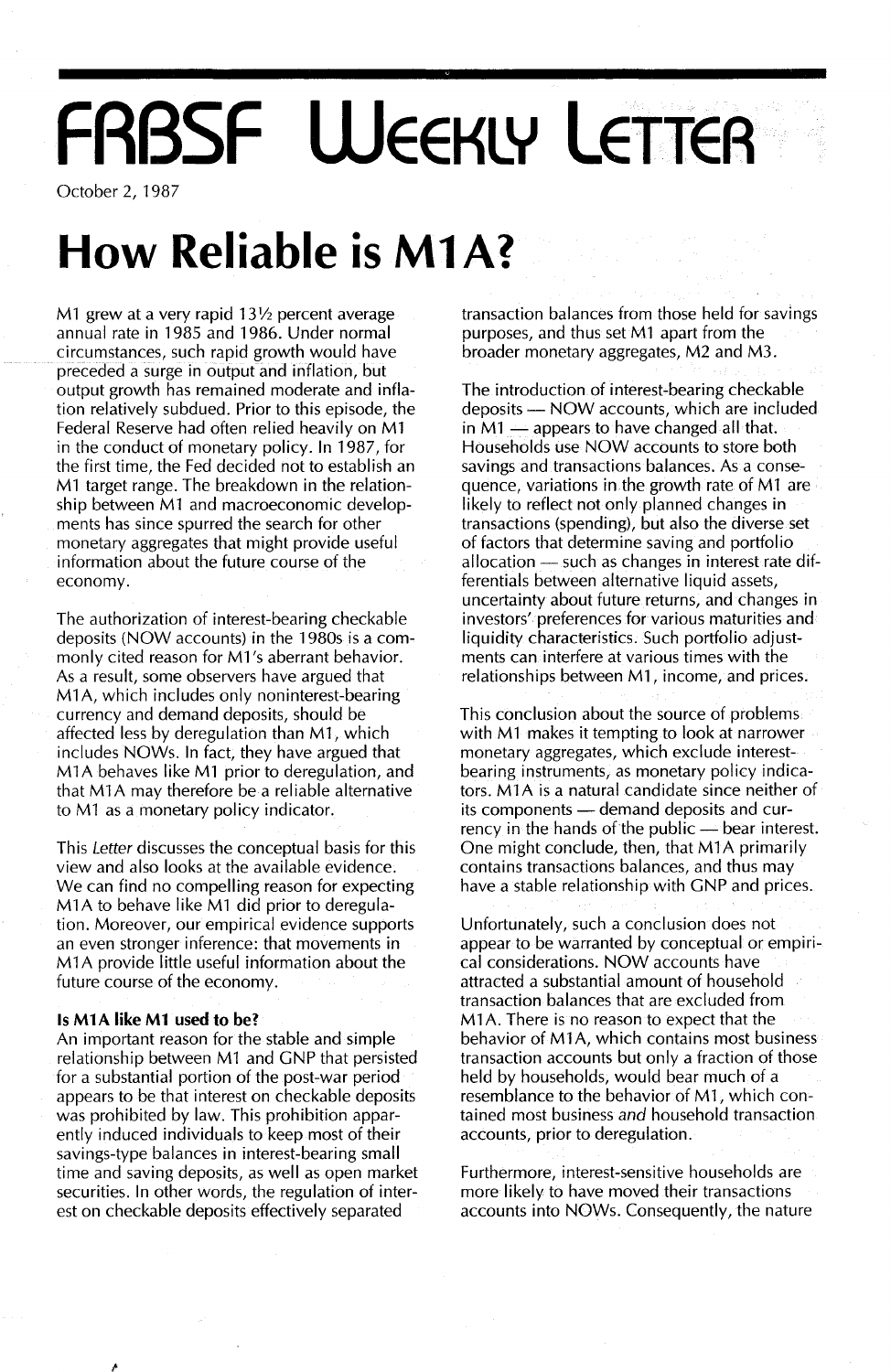#### of household transactions accounts still held in M 1A is likely to differ from those that were held in M1 prior to deregulation. Deregulation may have affected the behavior of demand deposits held by firms as well, since it has provided firms with a variety of close substitutes.

#### Indicator value of M1A

**FABSf**

Even though conceptual considerations by themselves do not suggest that M1A would be a reliable monetary policy indicator, we cannot rule out the possibility on theory alone; For example, if the portion of household transaction accounts that remains in M1A bore some consistent relationship with that in NOW accounts, M1A might prove useful for the Federal Reserve in conducting monetary policy. The available empirical evidence, however, suggests otherwise.

First, even though M1A growth has been noticeably less volatile than M1 growth over the past few years, it has been far from stable. A 4*V2* percent average M 1A growth rate over 1983-84 (fourth quarter to fourth quarter) was followed by an average rate of 10 percent in 1985~86. Real income grew strongly in 1983 and 1984, but at modest rates over the following two years, when M1A growth was rapid; nor did inflation show any signs of picking up in response to the acceleration in M1A.

Thus, as shown in Chart 1, the velocity of M1A (measured as the ratio of GNP in current dollars to M1A) increased in both 1983 and 1984 (similar to its behavior over the 1960s and 1970s) but declined dramatically in 1985 and 1986. M1A's velocity grew at an average annual rate of approximately 3.5 percent over 1983-84, but fell at a 4.5 percent average annual rate over 1985-86.While this behavior was less volatile than that of M1's velocity, the sharp fall in M1A velocity over the past two years represents a major departure from past trends.

Even though M1A by itself does not appear to contain very much information about future movements in GNP and prices, it still is possible that this aggregate contains information over and above that contained in other variables. If this were the case, a combination of M1A and these other variables could be used as an indicator of future developments in the economy.



To test for this, we used a technique called vector.autoregression to examine the relationship between real personal income, the price level, the six-month commercial paper rate, the non-M1A components of M3, and M1A itself. First, we used all these variables to predict M1A. We then looked at how M1A velocity would be affected by an increase in M1 A that could *not* be predicted on the basis of these variables. For M1A to be a useful indicator for monetary policy, such a positive "surprise" in M1A should be followed by an increase in income. Since velocity is defined as the ratio of income to money, the increase in income implies that velocity should tend to return to its original level.

We present the results of this exercise for two different time periods in Chart  $2$  - the prederegulation period from the beginning of 1974 to mid-1979 and the post-deregulation period from mid-1981 to the end of 1986. The chart shows the average cumulative changes in M1A velocity that occurred in response to an unpredicted 1-percent increase in M1A. It is useful to keep in mind that over most of the 1970s, M1A was virtually identical with M1. Thus, a comparison of the two panels shows how M1A today cornpares with M1 prior to deregulation.

In the pre-deregulation period, velocity tended to return to its original level shortly after a sur-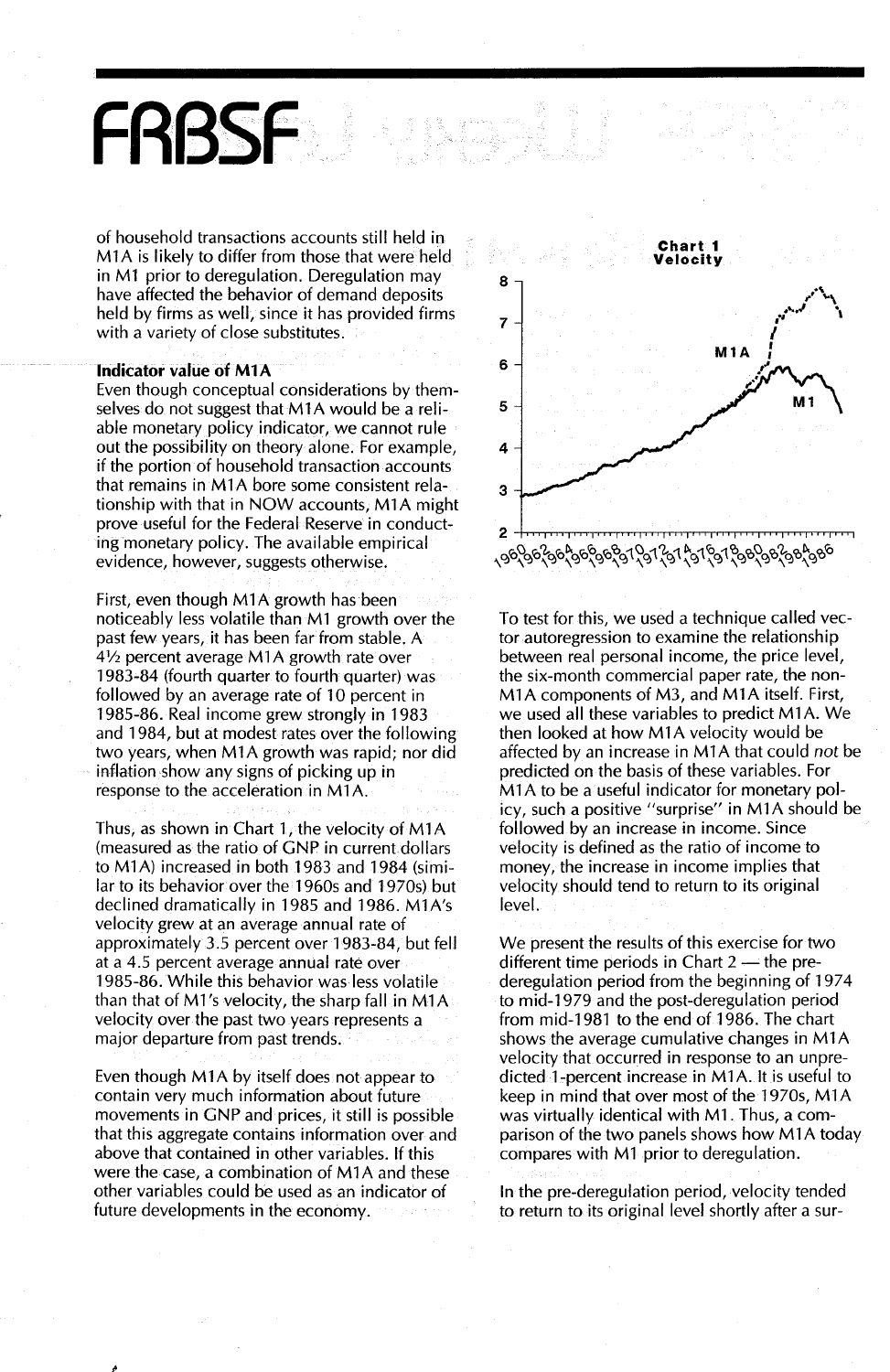

Chart 2 Response of **M1A** Velocity to a 1 Percent **M1A** Surprise

prise increase in M1A. Thus, a permanent 1-percent change in M 1A would have been followed by an equal permanent increase in income. By contrast, during the 1980s, the surprise in M1A is followed essentially by no change in income because a 1-percent increase in M<sub>1</sub>A leads to a 1-percent decrease in velocity. This evidence suggests that, during the 1980s, changes in M 1A do not provide useful information about future changes in income.

#### Conclusion

A breakdown in recent years in the relationship between M1 and GNP has forced the Fed to rely more heavily on its broader monetary aggre-



gates, M2 and M3, which include savings-type balances. Nevertheless, there remain strong theoretical reasons to believe that a properly measured transactions aggregate would be a more useful monetary policy indicator. Thisconsideration has stimulated analysis of alternative transactions aggregates, such as M1A. Unfortunately, our analysis suggests that M<sub>1</sub>A does not seem to bear a very close relationship with macroeconomic developments. More study is therefore needed to find a useful alternative to M1 as the primary guide to conducting monetary policy.

#### John P. Judd and Bharat Trehan

#### MONETARY POLICY OBJECTIVES FOR 1987 AND 1988

On July 21, Federal Reserve Board Chairman Paul Volcker presented a mid-year report tothe Congress on the Federal Reserve's monetary policy objectives for the remainder of 1987 and 1988. The report reviews economic and financial developments in 1987 and presents the economic outlook heading into 1988. For single or multiple copies of the report, write to the Public Information Department, Federal Reserve Bank of San Francisco, P.O. Box 7702, San Francisco, CA 94120, or phone (415) 974-2246.

Opinions expressed in this newsletter do not necessarily reflect the views of the management of the Federal Reserve Bank of San Francisco, or of the Board of Governors of the Federal Reserve System. Editorial comments may be addressed to the editor (Gregory Tong) or to the author . . . . Free copies of Federal Reserve publications can be obtained from the Public Information Department, Federal Reserve Bank of San Francisco, P.O. Box 7702, San Francisco 94120. Phone (415) 974-2246.